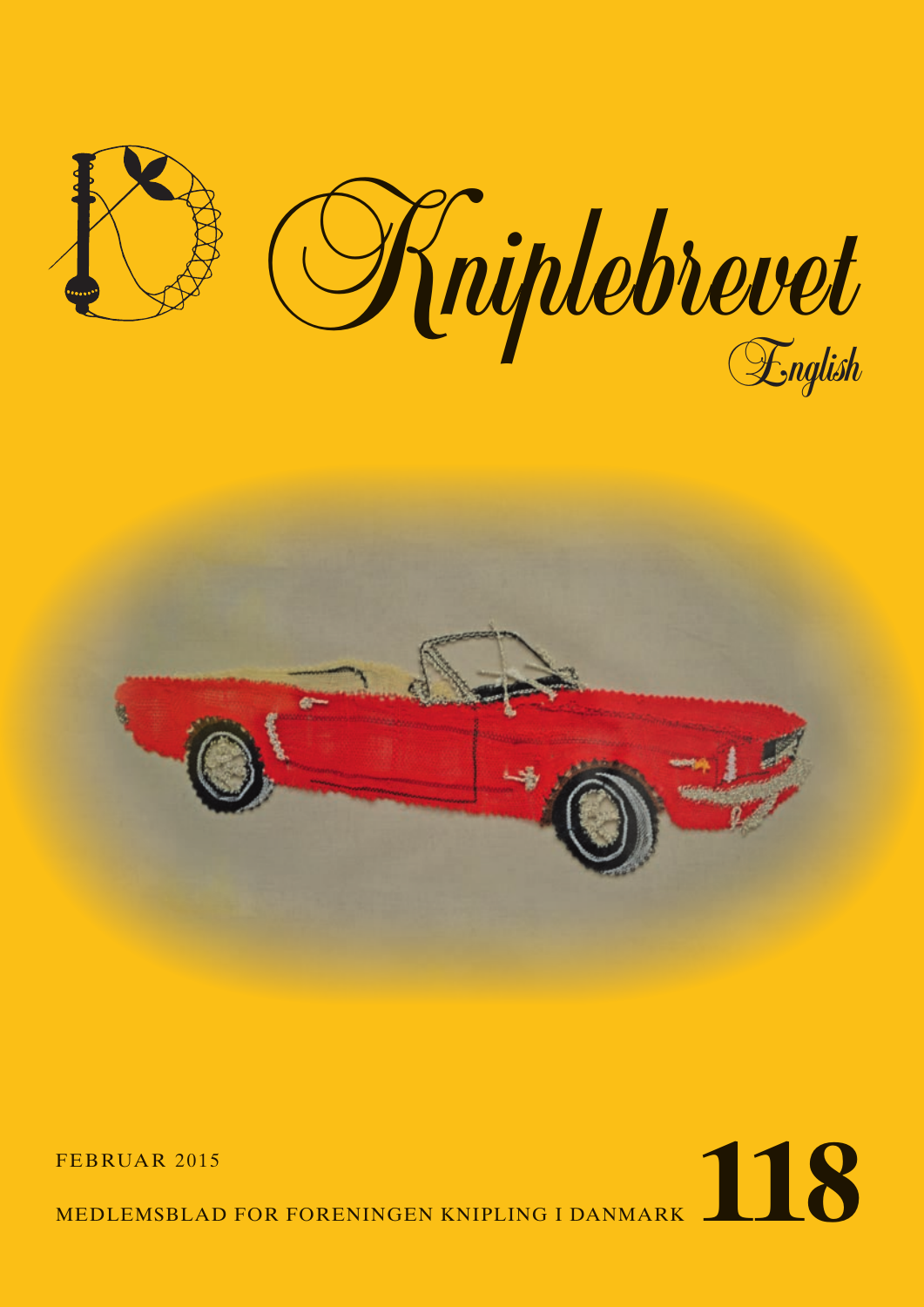## **Dear members**

Happy New Year to all of you. I hope you have had a god and pleasant Christmas and, that you came well into the new year.

A new year has started, and, since it is our anniversary year, it is also a special one. It is 30 years ago this year that our association was started in September 1985 by a group of lacemakers. This was a fantastic good idea that we still enjoy today.

How are we going to celebrate an anniversary year? The board has thought it over again and again, and we have (we think) been creative. We start the celebration on the Yearly Meeting already, on Saturday, March 14th in Borgerforeningens Hus, Nyborg. We have arranged some entertainment, and we have decided that Kim Sjøgren shall give us a lecture and a musical element before the evening arrangement. See the program for the Yearly Meeting on the grey pages, incl. workshops, lectures, entertainment and the evening event. But the celebration does not stop there, this is only the beginning. Our anniversary pin goes on sale at this meeting, something to look forward to, as it is different from the pin of 2014. The pattern, which supports Julemærkehjemmene, also goes on sale on this day and Helle Schultz is the designer thisyear. A special anniversary pattern, which will be on sale through Knipleshoppen in 2015 only, has also been designed. The sale of this pattern also starts at the Yearly Meeting. Later on this year, in Kniplebrevet no. 120, we will present for you a very special pattern, which you can look forward to. We will also decide on a winner of the yearly competition on our Yearly Meeting.

We also brought up the idea for the batch for the Yearly Meeting in the last Kniplebrevet – a hat. Since we three years ago revived the idea with a batch, we have received many funny, nice, exciting and unusual ideas about how to make the batch in lace. We look forward to see your ideas also this year.

We hope that very many of you will participate in the Yearly Meeting. The Board really looks forward to meet you.

The next fair, in which we take part, is Kniplemessen in Viborg on April 18th and 19th, 2015.

At last, I would like to wish you all a good spring season with lots of nice lacework.

We look forward to seeing you at our Yearly Meeting and the General Meeting on March 14th in Nyborg.

## **A fantastic Adventure**

On Thursday November 13 2014 textile conservator Katia Johansen at Rosenborg Castle, Karen Marie Iversen, design coordinator Sonja Andersen, and I went to The Yellow Palace of Amalienborg Castle. We had obtained the great honor to be allowed to see Her Royal Majesty Queen Margrethe's private collection of laces. This collection must be one of the largest and most distinguished collection of laces. And why were we here?

#### *The events preceding our visit to Amalienborg Castle*

On April 14 2011 the royal twins Price Vincent and Princess Josephine were christened. On that background the press had written extensively about how her Royal Majesty had solved the problem about the christening robes of the children.

It was expected that the little prince, being the first born twin, was christened in the historical christening robe, which was originally made for Christian X's christening in 1870. This robe was also worn by the twins' siblings, Prince Christian and Princess Isabella, by their father Crown Prince Frederik, their uncle Prince Joachim, their grandmother Queen Margrethe, and her two younger sisters Benedikte and Anne-Marie.

But what was the little princess then to wear. Queen Margrethe, the grandmother of the royal twins, solved Frederik and Mary's dilemma regarding what to do when you have two children to be christened and only one royal christening gown.

Her Royal Majesty chose to go exploring in the royal treasures and found in her late mother, Queen Ingrid's belongings the christening robe, in which the little princess was christened.

It is uncertain how this robe came to be in the possession of Queen Ingrid. According to the Court it is surmised that Queen Ingrid received the robe as a present in connection with the birth of Princess Margrethe. This assumption is shared by Katia Johansen, textile conservator at Rosenborg Castle. Her estimate is that the textile of the robe, the lace and fine embroidery date the robe to the year of 1940. Katia Johansen has written an article to Kniplebrevet on the royal christening robes, see Kniplebrevet No, 106, page 7.

This publicity on private collections of laces stirred our curiosity about what was hidden in this collection. In the fall of 2011 I wrote to the Court Administration with a request if it might be possible to see a single or a few pieces from this collection, preferable some laces which Her Majesty the Queen had chosen herself. I received answer from the Court Administration, that due to the pressures of time in connection with the Majesty's 40th anniversary as a Monarch, it could not be fitted in right now, but they would get back to us.

In May 2014 I received a mail from the Court Administration informing me that the boxes with the laces had been brought out, and now was the opportunity to see them. Now our resources came to a test. After some mail correspondance among the board members, we found some helpers. We needed someone who knew a lot about laces. The first person asked could not find the time, but Karen Marie Iversen had both the time and the desire to help us, for which we are grateful.

#### *The visit to Amalienborg Castle*

The viewing was to take place in cooperation with textile conservator Katie Johansen at Rosenborg Castle. When the team was set, we contacted the Court Administration and jointly we found a date for the visit. It was scheduled for Thursday November 13 at 9:30 am. On Wednesday November 12 Sonja left Ikast and stayed over with Karen Marie in Greve. Thursday at 6:00 am I left home as experience shows that the trip to Copenhagen takes quite a while in the morning. There are really many cars on the road as well as a lot of construction work, so I left early. We had agreed that I should be in Greve at 8:00 am so that we could take the train as a group to Copenhagen. At 9:15 am we met Katia at The Yellow Palace, and we went in together.

At The Yellow Palace we met the same employee that we met in January 2012 when we handed over the Association's present to Her Majesty the Queen in the event of her jubilee. It was quite nice, for the employee remembered that we had handed over the present, quite fantastic. Read more about this in Kniplebrevet No. 106, page 12.

Afterwards we were taken to the reception where curator Elisabeth von Buchwald met us. She was to accompany us to the Christian IX's Palace and up to the 5th floor, where the laces were.

#### *Viewing the beautiful laces*

When we arrived at the room, two small boxes, a large chest and a plastic bag with laces were presented to us. We washed our hands, all rings and bracelets were removed, and now we were ready to unpack. Fortunately Katia was with us, she helped us be systematic and select what we specifically wanted to photograph and look closer at. There were so many beautiful and gorgeous laces that we could not look at and describe them all. We divided the work among us. Karen Marie opened one of the small boxes which contained handkerchiefs, meticuosly wrapped. There were handkerchiefs with many different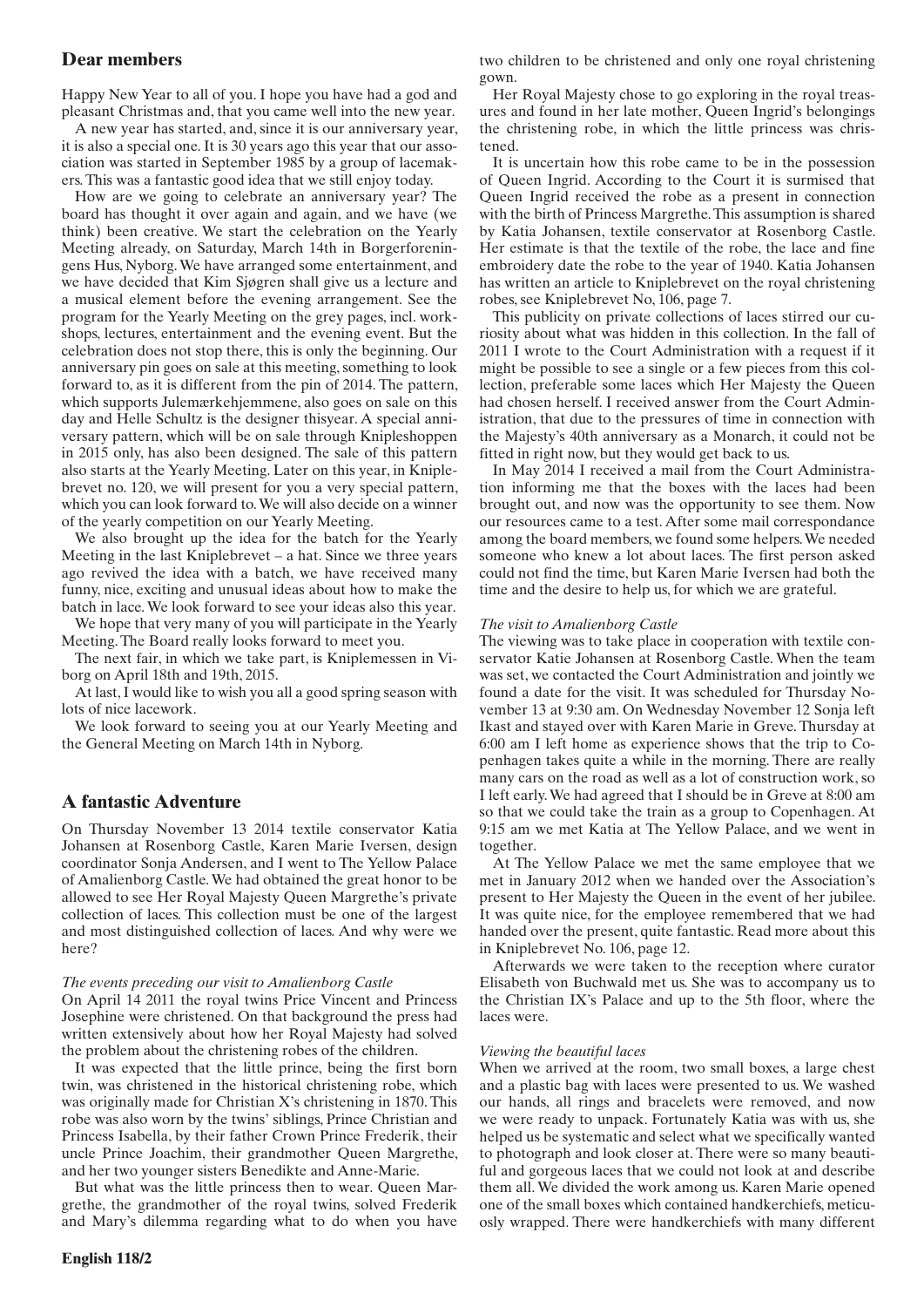lace borders, Tonder laces, Binche laces, Torchon, Christian IV laces, guipure, and some that could not be identified. There were also some embroidered handkerchiefs without lace. Some laces were known designs, but most were unknown designs. Some of the handkerchiefs wore embroidered monograms from three generations! The box contained a total of 107 handkerchiefs, one more fantastic than the next. In a coming issue of Kniplebrevet we will bring an article on handkerchiefs as well as more pictures.

Sonia and  $\overline{I}$  looked through a box containing shawls, lace collars, handkerchiefs, cuffs, lengths and borders of lace. Some of the packets wore content labels written in Her Majesty's neat handwriting. We chose a few for photographing and descriptions. The box contained a total of 62 packets and each packet contained at least to pieces of lace. The third box contained sundry items, i.e. a christening robe with petticoat. The christening robe was of the finest gauze, but unfortunately damaged. Besides the laces there were some embroidered items. Now for the plastic bag, what did that contain?

#### *The presence of the history*

The bag contained a chest, wrapped in silk paper. With the silk paper removed, the most beautiful chest materialized. It was carefully opened, its contents a secret. The surprise and admiration was enormous when the chest was opened: it contained Danmarks Store Hjerte (Denmark's Great Heart)

It was likehistory relived, we were all touched and we were struck with awe. Imagine being allowed to hold this fantastic piece of lace in your hands. For those of you who don't know the history, these were the magnificent laces presented to Queen Alexandrine at the reunion in 1920. The gift consisted of five pieces of lace in the pattern Denmark's Great Heart, measuring respectively 6.27 m, 6.12 m, 3.18 m, 2.8 m, and 6.1 m. The pieces were made by Hanne Mathiesen, Mimmi Lagoni, Grethe Sørensen, Gyda Hald, and Klara Aller and later joined in Copenhagen. The chest also contained a piece of paper upon which Her Majesty Queen Ingrid had written this story of the laces.It also said that the laces were returned the Haandarbejdets Fremme (The Danish Handicrafts Guild) upon Queen Alexandrine's death, however they were returned to Queen Ingrid in 1954. I checked with The Danish Handcraft Guild if they know why they were returned to the Court again in 1954. Unfortunately, they could find nothing in the archives, so it remains a mistery.

When Her Majesty Queen Margrethe was married in 1967, the long train of her gown was edged with Denmark's Great Heart, the gift her grandmother had received from the women of Schleswig. Queen Alexandrine herself mad laces, and at the Association's trip to Tonder in May 2014 , we saw her lace chest exhibited at Tonder Museum.

#### *Denmark's Great Heart*

It is assumed that an experienced lace maker spends approximately 300 hours to make one meter of Denmark's Great Heart. Denmark's Great Heart is a genuine Tonder lace. The tonder lace Denmark's Great Heart is 9.3 cm wide and with the typical characteristics: Chantilly ground with spots of leadwork, honeycomb and linenwork. Furthermore, the even Cumberland edge on one side of the lace, on the opposite side the scalloped edge with picots and ladder hemstitch framing the various parts of the pattern.

Last time Denmark's Great Heart was used was at Her Royal Higness The Crown Princess' wedding in 2004, where the Crown Princess' handkerchief was edged with a lace made for the occasion by Astrid Hansen. You can read more about this in Kniplebrevet No. 76.

### *Conclusion of the meeting*

We had two and a half hours to review all these fantastic laces,

so we only studied a small fraction, as time flew. When the allotted time drew to a close, everything was wrapped in silk paper again and put into their respective boxes and chests. When the time was up, we were collected by Elisabeth von Buchwald and escorted to the gate to the palace square. We were exceedingly "high" after this experience. In the palace court we said our farewells to Katia and took the train back to Karen Marie's in Greve. Upon arrival in Greve we talked our experiences through and agreed on what articles can be written based on our experiences, so we can share this great event with our members. Therefore, you can expect the coming magazines to bring more pictures and articles from our visit. A great thanks to Her Majesty The Queen for making this adventure possible.

*Written by Lone Nielsen*

#### **Our Queen's laces**

I have experienced something wonderful.

Our Queen gave Knipling i Danmark a great opportunity – the possiblility to see lace belonging to Her Majesty.

Her Majesty the Queen invited four persons from the Danish bobbinlace world into her private quarters in order for us to see the Queen's private collection of laces. The four of us were: Lone Nielsen, Sonja Andersen and the conservator Katja Johannesen, and I was invited as number four.

We met in front of the Yellow Palæ and were from there brought into Christian IX's Palæ, where they, in one of the living-quarters, had brought out several big and small boxes, all containing lace. There were large and small pieces of lace, lengths and widths, mounted lace, and a box containing handkerchiefs. I was allowed to look into that box, take up, hold in my hands….It was a big moment. Everything from modest little laces to formidable ones, everything from Torchon to Flemish, Tønder lace etc. edged those handkerchiefs. Interesting was also the wonderfully embroidered monograms, with or without the crown. There were handkerchiefs with monograms from Queen Louise, Queen Ingrid and of course, from Our Majesty, Queen Margrethe - a wide spectrum through history.

Lone, Sonja and Katja studied the larger pieces of lace, and one could hear lots of 'Oh, look, how beautiful' from their corner. They saw, among other things, gold lace, a wonderful big shawl in Chantilly, a baptism gown and many other beautiful things.

All in all, we had a wonderful morning. Thank you very much.

*Karen Marie Iversen*

# **Lacemaker and laceteacher in a single person. By Susanne Andersen**

''I only regret, that I did not start earlier'', was Arne Maarup's reply when I visited him in order to find out, what had made him so interested in lace that he decided to take the lace teacher education with Karen Trend.

I have many times seen Arne's lace on Facebook, many of which have been his own design – and, being curious by nature, I decided to find out a little more. The first time I met Arne, was at the Annual Meeting in Nyborg in February this year, where it was obvious, that lace was close to this man's hart.

When first entering his roomy apartment on Amager, it does not immediately look like it is inhabited by somebody interested in lace, but Arne says, it has been cleaned up. When Arne finds his folders from the bobbinlace education classes, there is no doubt in my mind, that I am visiting a perfectionist. I have seldom seen folders so orderly and painstakingly neat as these. Pretty fast though, the signs of his interest for playing with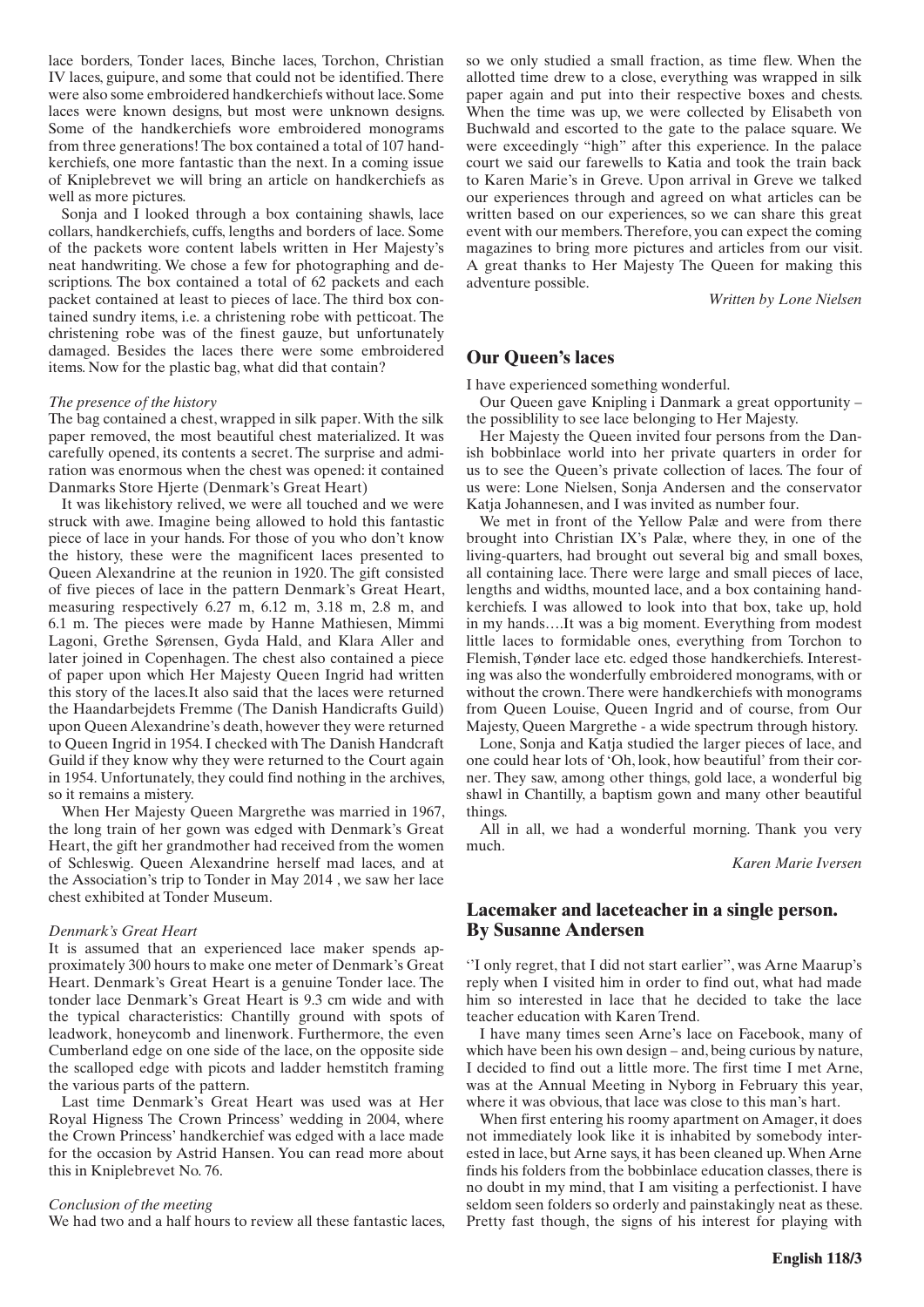threads, shows up. I get his story over a cup of coffee. Arne has always been creative, and he has, besides his job, a little business where he sews logos, nametags etc. for people. For this, he uses an embroidery machine, which also needs a skilled hand.

Arne has a college, Tove, who kept urging him to try bobbinlace, but years went by, until he one day in 2008 felt, that the time was right for giving it a try. Do you know the feeling when you do something for the first time and it just clicks? Many of us have experienced this sensation, and so has Arne. Also, like many other people, Arne sucks up knowledge, and when he, on Kniplings-festivalen I Tønder 2010, came past the booth of the Bobbinlace Education, he took a little folder home. The temptation was too big, he started his trips to Horsens in August 2011, and handed in his final project in 2013. The biggest temptation for him had been, that he would get in touch with many classical types of lace during the education.

Arne had chosen to make a bookmark for his final project for the lace-teacher education, inspired by a Portuguese lace where the middle was a spider, encircled by gimps.

Arne is especially fascinated by Tønder – and Gravenmoer lace. He has tried to find out how males can incorporate the daily use of lace in 2014, and found out that he would make bookmarks. The bookmark can look very different, depending upon colors and gimps used, and this inspires him.

Arne found pencil and paper when I asked him from where he got his inspiration. Do you know the feeling, when you attend a meeting and the hand starts to scribble on its own? Arne's hand does this, sometimes it amounts to nothing and other times it becomes something for an idea to go further with. He showed me some sketches, and I look forward to seeing them worked in lace.

To be a rookie, does not mean anything, if you have the right teacher. Before starting the teacher education, Arne took classes in FOF Tårnby with Anette Kappel. In addition, he has a life-line, which many of us could be envious about. Tove, his college, has a brother, married to Holger Møller's daughter. Arne has therefore had access to many of Holger's prickings , work-sheets, sketches and notes, and also inherited part of Holger's large lace book collection. Holger Møller joined the editorial staff of Kniplebrevet no.6, became editor by Kniplebrevet no.8 and kept this position past Kniplebrevet no.30.

Arne has decided to help some of Holger's laces to live on, so they can be available for lacemakers in the future. This means, among other things, that he has started the big task of coloring Holger's work-sheets, as many prefer to work using colored sheets now a days. Arne's opinion is also that the work-sheets are most important when making lace.

Not unlike most lace makers, is Arne of the opinion, that there are not enough hours in a day. The time for lace making is limited, when work and other interests also have to be taken care of. Arne tries to use his time with care. He uses much time on learning different techniques and tricks used in lace, and studies old and new lace books, in order to gain experience doing lace. Arne has not made lace for a long time, but feels that he has come a long way. But one will never be done learning, he says.

Arne's class from the lace teacher education still meets a couple of times every year in Horsens, and on this occasion they continue, with support and help from Karen Trend, to extend their knowledge about bobbinlace, among other things different types of lace not taught in the teacher education classes.

Bobbinlace has become part of Arne's life, and he hopes that he in the future will have more time for lace making and more opportunities to draw patterns. The curious thing is, he says, that drawing for him during the education, was an almost impossible task, and he never thought that patterns would come out of his hands. But the teacher education and Karen Trend's stories about the task and the inspiration when drawing patterns, did cause that he, a couple of years later, started to make patterns, and also found pleasure and challenge in creating his own.

# **The cultural element in Hjallerup. By Susanne Andersen**

It is very important for Peter Sørensen, when he invites to his fair, that the stand holders and the exhibitors also get something cultural out of it. The trip went to Voergaard castle this time, located in Voer county, in the southeast of Vendsyssel. Being a history teacher, I could write page up and page down about it, but I will get a hold on myself – but I have to tell you something about it.

The castle is built in the period from 1481 until 1590.

From the owners of the castle, I will mention the bishop of the monastery of Børglum, Stygge Krumpen, Skipper Clement, who with his farmers army conquered Voergaard, and last, but not at least, Karen Krabbe, who got the castle transfered from Frederik II. Her daughter, Ingeborg Skeel, later took over the place and was known to be a tyrant. This might be the reason that she became the ghost of Voergaard Castle.

The minister of external affairs, Erik Scavenius, owned the castle from 1914 to 1945, and it was later bought by the Danish-French count, Ejnar Oberbeck-Clausen, in 1955.

He got, through marriage, the unique and very fine art collection, still present on Voergaard. The collection contains for ex. work of Raphael, El Greco and Rubens, and also furniture from Ludvig IV, Ludvig VI and Marie-Antoinette. Besides this, there is flatware with Napoleon's monogram and sideboards equal to sideboards in Versailles and in the Louvre. I think, most of you have heard about the art-theft on March 8th, 2008, where two paintings, "Den gale" (The Insane) by Goya, and "Portræt af Maria af Medici" (Portrait of Maria de Medici) by Rubens was stolen, but this is not verified by art historians.

The castle belongs to a family foundation after Oberbeck-Clausen's death in 1963.

The castle is definitely a visit worth, also if the guide will not be Peter, who is a wonderful storyteller. Time flies together with a person, that so willingly share his knowledge and interest for his subject. The visit seemed to be over in no time, but that was also for the good, because we were starting to long for the food waiting for us in Kulturhuset.

After a wonderful dinner and good company, both heads and feet seemed exhausted.

Awaiting 2017, we can look forward both to Viborg and Tønder, and before we know, we meet in Hjallerup again.

# **Binche Lace**

Our association has from Els Goor in The Netherlands received prickings and worksheets for us to practice Binche lace. You get the first practice piece in this edition of Kniplebrevet . There will be more practice pieces in the next magazines, and the class will end with a little pattern for you to do. A big 'thank you' to Els for the patterns, and we wish you all good luck in trying it out.

The Binche Lace is called after the town Binche in Belgium, situated about 50 km. south of Brussels. The story says that the lace and its technique were brought to Binche in the 15th century by woman from Gent in France. The woman should have come to Binche together with countess Mary of Bourgogne, daughter of Charles Le Temeraire, but the truth of the story is doubtful, as no proofs are to be found about this.

Binche has its roots in the old Flemish laces and looks almost identical to some lace of the type Valencienne, both when it comes to structure and style. The oldest existing and charac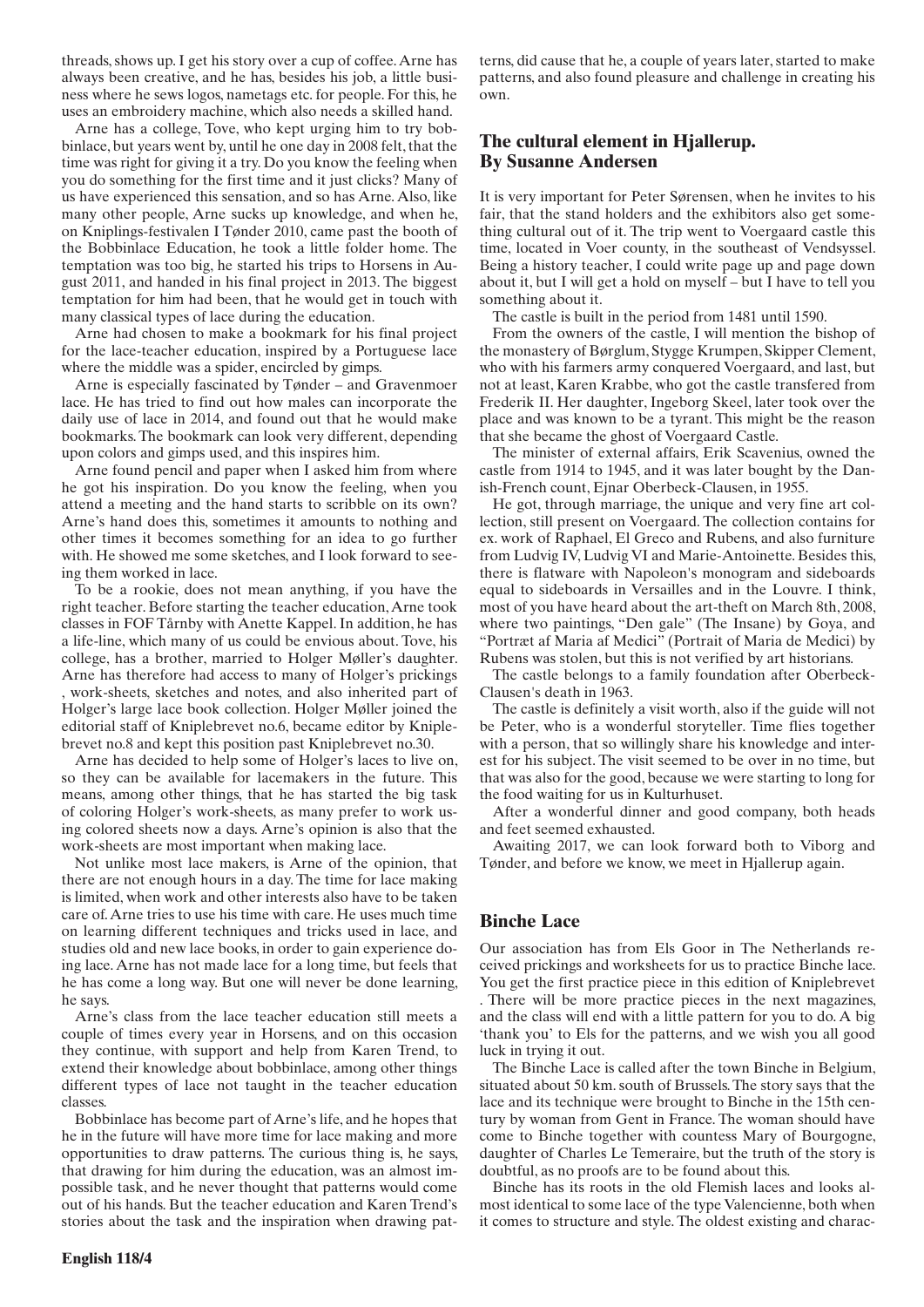teristic Binche laces are so fine and dense in its structure, that the patterns seem invisible.

Flanders (Belgium and a part of the northern part of France) was an important centre for the lace industry from the 16th century and onwards. The industry was well organized and had good designers, which were aware of the fashion trends, and also knew what the lacemakers – dependent on the techniques of the new designs – were able to produce. Flemish lace was the big hit in Europe in the 17th century. The production of Binche lace started at the end of 1600 and reached its peak in the period 1750 to about 1800, where it, with other laces, was part of the fashion. The fashion changed from the beginning of 1800, where ladies started to use fine muslin instead of lace, and the lace business fell rapidly all over Europe. Later came the machine produced laces, which made the original Binche lace production come to a halt in the end of 1800. This destiny was common for many different lace centers. The pretty handmade lace disappeared and the machine-lace took over. They also tried to copy Binche lace in the Tønder area. The Binche lace is a continuous thread lace, which means that they are made in one go and in one piece as a wide ribbon, often 5 cm. in width. The motifs are not symmetric like in Torchon, but contains often figures, like animals, flowers and sceneries, made in tight linenstich on an open background, called snowground. The edge is mostly straight with fine picots. The lace is flat and without a gimp. It takes patience to make Binche lace, as the thread is very fine, and there are special techniques used. The biggest difficulty when making Binche lace is to follow the work sheet, as something new is going on all the time. We wish you good luck trying to make the first little sample of Binche from this edition of Kniplebrevet.

# **Binche Lace Lection 1**

Idea, design and execution: Els Goor, Kantklos Atelier, Elisabeth, www.kantklosatelier.nl

We will in 2015 bring the theme, Binche technique.

Materials: 29 pairs of Egyptian cotton 80/2

Start: On top row of the pricking. Placement of pairs are according to work-sheet.

Technique: In Binche, you do not close the pins on the bottom of a linen-stitch Snowflake. You do this, starting the next Snowflake, and this applies both in linen stitch and in half stitch, for the small as well as for the large connections.

6 pairs are used for the small connection and you count from left to right.

9 pairs are used for the large connection and you count from right to left.

### *Snowflake in linen stitch:*

Pair no 4: 3 linen stitches to the left Pair no 5: 4 linen stitches to the left Pair no 6: 4 linen stitches to the left Pair no 6: 3 linen stitches to the left Twist all pairs 2x Pin between no 1 and 2, 3 and 4, 5 and 6.

### *Snowflake in half stitch:*

Pair no 4: 3 half stitches to the left Pair no 5: 4 half stitches to the left Pair no 6: 4 half stitches to the left Pair no 6: 3 half stitches to the left Twist all pairs 2x Pin between pairs no 1 and 2, 3 and 4, 5 and 6

### *Small connection:*

Pair no 4 and 5: linen stitch.

Pair no 6: 2 linen stitches on the left, twist the worker2x, 2 linen stitches on the left, twist worker 2x.

- Pair no 1 and the worker: whole stitch, twist both pairs 1x, pin on the inside of the whole stitch.
- Pair no 2: 2 linen stitches to the right, twist the worker 2x, 2 linen stitches to the right.

Pairs no 4 and 5: linen stitch

- Pairs no 4, 5 and 6: twist 2x
- Pin between no 3 and 4, 5 and 6.
- Pair no 4: 2 linen stitches to the left, twist workers 2x.
- Pairs no 1 and 2: whole stitch, twist both pairs 1x, pin on the inside of the whole stitch.
- Pair no 2: 2 linen stitches to the right, twist workers 2x. Pin between no 3 and 4.

#### *Picot:*

Twist the worker pair 7x and work the picot.

#### *Large connection:*

Pair no 6 from the right: 3 linen stitches to the left

- Pair no 5 from the right: 3 linen stitches to the left
- Pair no 7 from the right. 2 linen stitches to the right.
- Pair no 5, which is your worker to the right: twist 2x, 2 linen stitches, twist the workers 2x, 2 linen stitches to the right and make the picot.
- Pair no 1 from the right: 2 linen stitches to the left, twist 2x, 2 linen stitches, twist 2x.
- Pin between pairs no 4 and 5 from the right.
- Pair no 5 from the right. 2 linen stitches to the left.

Pair no 6 from the right: 2 linen stitches to the left.

- Pair no 5 from the right: 2 linen stitches to the left.
- Twist pairs no  $6, 7, 8$  and  $9, 2x$
- Pair no 5, which is your worker to the right: twist 2x, 2 linen stitches, twist workers 2x, 2 linen stitches to the right and make the picot.
- Pair no 1 from the right: 2 linen stitches to the left, twist 2x, 2 linen stitches, twist 2x.

Pin between pair no 4 and 5 from the right.

Pin between pairs no 6 and 7, 8 and 9 from the right.

*Work sheets:*

Snowflake in linen stitch Snowflake in half stitch

# **Bookmark – mother and child**

Idea, design and working: Arne Maarup, Copenhagen

Equipment: 30 pairs in 40/2 and 6 pairs outline thread in 16/2

Beginning: Begin in the top left corner with 8 loosely worked pairs (4 pairs on either side). 2 pairs are alternating workers and the last 2 pairs are linen stitch in the edge. The remaining pairs are hung on the inner side until the width is reached. See the diagram.

The big spiders in the middle are mother and the small ones in the sides are child. There are three different spiders in the sides.

The shown twists apply for the whole lace.

Ending: Take away a pair in the bottom sloping edge so you have in the end 10 pairs left that are braided in the desired length. See the diagram.

## **Easter bunny ribbon**

Idea, design and working: Lone Nielsen Stubbekøbing

Equipment: 20 pairs in Bockens linen thread 40/2 and 1 pair in pearl cotton no. 5 as outline thread.

Beginning: The lace is mounted as shown on the diagram. The edge is made in cloth stitch and twist in the very edge. The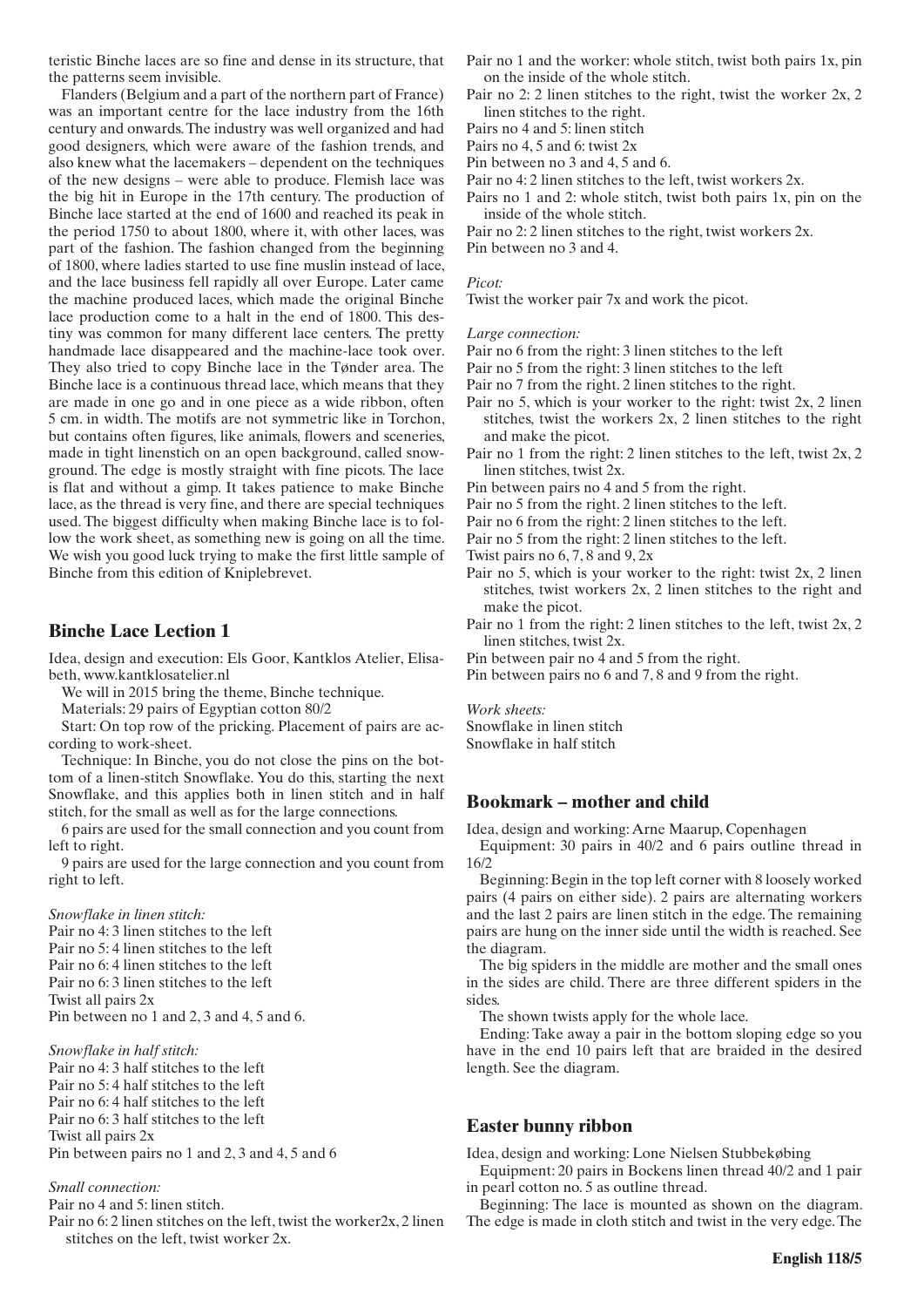reseau is made in half stitch with extra twist and goes up in half stitch. The spider and the Easter bunny are made in linen stitch. When you have made half of the length of the ribbon, the pattern is turned through half a revolution and the bunny will be correctly positioned when the bow is tied.

The shown twists apply for the whole lave. Remember the twist on the worker by the pin.

Ending: Either end it with a braid along mounting line, with reef knots or with the help of an auxiliary thread depending on what technique you prefer.

## **Pillow**

Idea, design and Working: Lone Mankof Jensen

For the first time we will try to have a quadripartite lace. You get the first part this time and through the year the other three parts will be published. So it is not until you have the fourth part that you will be able to see how the lace will look.

Equipment: Made in 35/2 or 182 in linen thread. See the diagram and the pricking where to begin. There are numbers from 1 to 13 and the lace is made chorological. For parts 1-4 there is used 10 pairs for each part, for parts 5-12 9 pairs for each part and for part 13 use 8 pair.

Beginning: See the diagram for where to begin. Follow the direction indicated by the arrowhead. Each part begins and ends before you continue with the next part on the pricking. All the parts are crocheted together gradually as more rounds are made. The shown twists apply for the whole lace.

Ending: Use the way that you prefer to this type of lace.

### **Student's cap**

Idea, design and working: Joan Pedersen, Algestrup, Stubbekøbing

Equipment: The lace is made with linen thread 40/2. 33 white pairs for the crown of the hat, and for the hat brim and the curve 18 pairs in different colours (9 pairs in white, 5 pairs in red and 6 pairs in black) are used. For the strap 3 pairs in black are used. 2 black beads are used to sew the strap on.

Beginning: First the different parts of the student's cap are made. The pairs in the crown are fixed in the braid and are taken from in the braid. See fig. 1 how to make the lace in the edge where the pairs meet the braid.

The emblem in the front is a braid with 2 pairs and a small linen ribbons with 3 pairs are gathered. You decide the length of the braid and the ribbon. The emblem is made by putting a bead in the middle. The same pricking is used for the straps.

The shown twists apply for the whole lace. Remember the twist on the linen worker by the pin.

Ending: The brim of the hat is crocheted in the setting up loop and is tied. The work is starched before it is taken off the pillow.

Mounting: The brim is sewn on the crown of the hat and straps are mounted on the sides with the same distance from the brim. The linen ribbon for the emblem is gathered and the mounted in the middle in the front on the brim and the braid is also mounted on the emblem.

## **Easter egg**

Idea, design and working: Lone Nielsen, Stubbekøbing

Equipment: 16 pairs of K80 or linen thread 60/2 if wanted the worker in the linen spot can be another colour. One egg of glass, plastic or expanded polysterene, height about 7 centimetres, circumference about 14.5 centimetres.

Beginning: The lace is begun as shown in the diagram. The

lace is made with linen work with Dieppe reseau in between. On the long threads that tied the Easter egg together in the top and the bottom twists are made depending on your skills. The shown twists apply for the whole lace. Remember 1 twist on the worker in the linen work at the pin.

The lace is gathered for a ring and is tied with a reef knot. Pull a thread through the loops on the lace and it is mounted on an egg.

## **Leaf**

Idea, design and working: Solveig Nielsen, Maare

Equipment: 10 pairs in K80 or a similar thread

Beginning: Begin with the stalk of the leaf. See the diagram. When crocheting together the nerve is made. See fig. 2. The pricks at the stalk are supporting pins.

The shown twists apply to the whole lace.

Ending: In the leaf the pairs are crocheted in the setting up loop in the first five loops and then tie them with flat knots. The other pairs are then crocheted in the setting up loop. When you have crocheted the last one, the four pairs are gathered and with the last pair make a twisted buttonhole stitch around the four pairs until the stalk has a suitable length. See fig. 1.

## **The written report from the board, 2014**

2014 has, as usual, given us many challenges, many exciting projects and many joyful moments, but also sad news.

We have, through the year, used some time to prepare for our 30 year anniversary in 2015, which has resulted in a few surprises for you coming up this year. The surprises will start on our yearly meeting, where we have put together a fine program containing a workshop, a lecture, entertainment and an evening arrangement. Karen Marie Andersen has designed a special project for everybody participating in the General Meeting. A special pattern, only to be sold through Knipleshoppen in 2015, has also been designed. Kniplebrevet no. 120, published in the fall, will also bring a special pattern for you, so you have much to look forward to in our anniversary year. Also, be aware that our anniversary pin will be on sale at the Annual Meeting.

We worked together with Mette Julie Bundgaard-Nielsen in 2012, and in 2013 with the designer, Katinka Sol. We did, in 2014, get yet another approach from a young designer, this time Aja Marie Skyum. Aja has likevise chosen to use bobbinlace in her design, where seal and lace unite. Before 2014 came to an end, we were addressed by Designskolen I København. They wanted to know if we could come in and tell them about making lace. We will report on this during the upcoming year.

Our outing this year went to Tønder, where we first went to Tønder Museum and saw their permanent exhibition and the temporary exhibition on lace used for adornment on ladies bonnets. Afterward we went to Drøhses Hus, where we visited the beautiful garden, laid out as a lace pattern. Inside the house, we admired the exhibition 'Løver, Kroner og Monogrammer' and the lace exhibition 'I tråd med tiden', where our association also was represented. The day ended with a visit into their storage, where we saw bobbinlace made by Kathrine Thuesen. Our trip in 2015 goes to Køng museum, where we, in cooperation with Storestrømskniplerne and the lacemakers from Vordingborg, have arranged an exhibition.

Several courses have been arranged. They have partly been arranged by our self on our premises, and partly in cooperation with Netop, where the classes were held on Netop's location in Odense. We constantly work on finding new instructors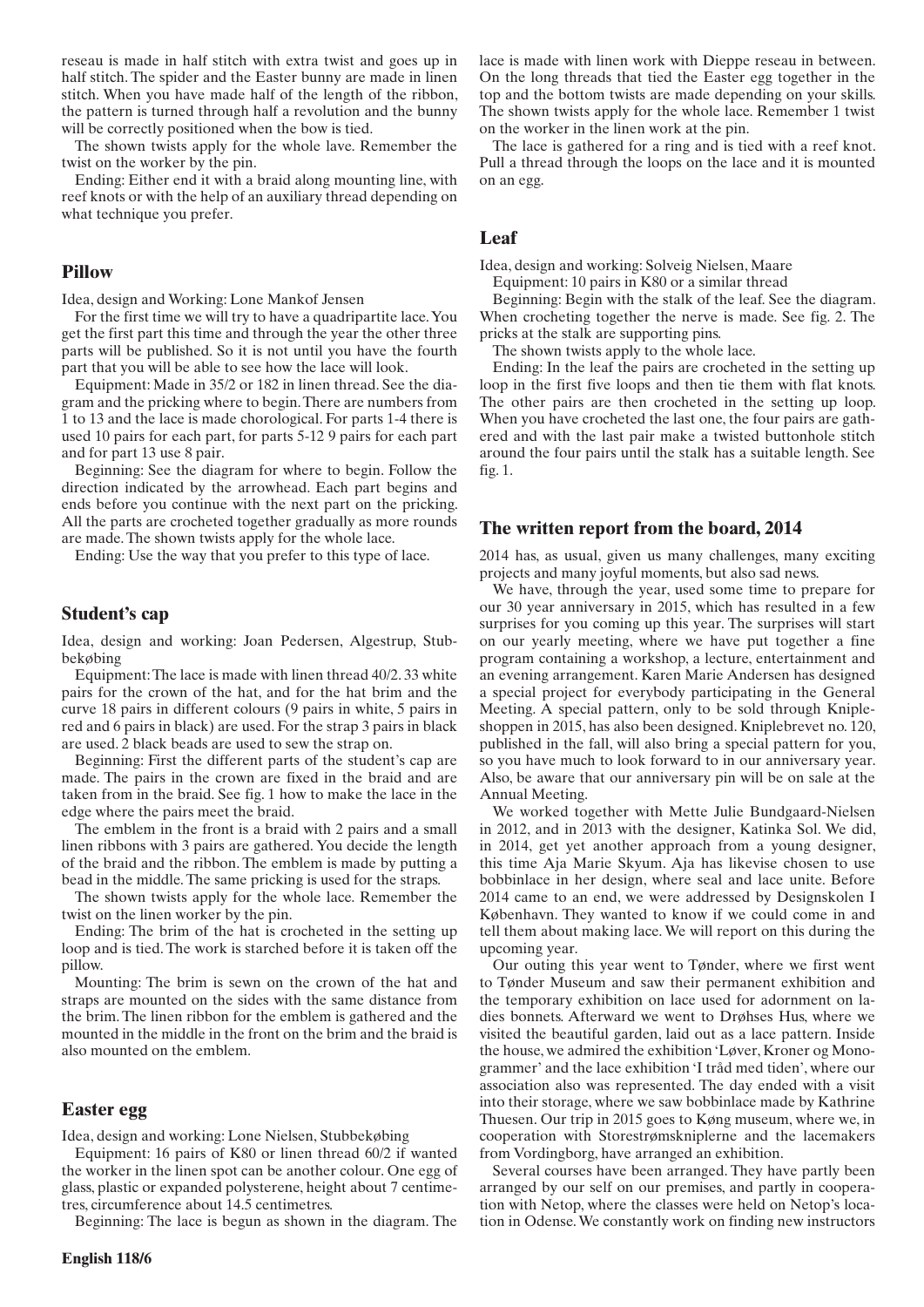and topics for our courses. We are always happy to hear from you, if you are in possession of a good idea.

We have received an inquiry from Norway, as they are looking for lace teachers. We have collected information on members willing to accept this challenge, and sent it on to Norway. We hope that a good cooperation between us can come out of this. We also hope, that members, who succeed in going to Norway, will tell about their experience in Kniplebrevet.

We have hosted Åbent hus on our premises. This event has come to stay, as it is well supported, and we get lots of visitors. It is so nice, that so many of you like to come by. We did a new thing for Årets knipledag in 2014. A little pattern was sent out to the persons in charge, and we encouraged them to let one of their lace makers make this pattern on this particular day. They would then send in a picture of the finished lace, in order to show how different a piece of lace may look, depending upon thread or mounting. Thank you to everybody for having accepted this challenge. We will try to repeat the success this year.

We visited Amalienborg in November. We had the great honor to be invited to see Her Majesty Queen Margrethe's collection of lace, which was a wonderful experience for us. Articles about this visit will occur in Kniplebrevet in the upcoming year.

Our homepage had a 'make-over'. We think it has become clearer and more dynamic. It contains more information, and it is easier to find around. We talked about laying patterns out for downloading every three months, on our last Annual Meeting, but time has been too short. We have, however, not dropped the idea yet.

The News - mail-group, which we talked about at the last Annual Meeting, has been formed, and some members have signed up, but it is room for more people to join.

We have through the year had much contact with pattern designers from other countries, and we hope that also you have noticed that. Some patterns from these designers have been presented to you, and they have hopefully given you some challenges. We still have some left, which will be published in Kniplebrevet in the future, and you can look forward to good challenges.

We will, as something new, bring technique-themes in Kniplebrevet. Our thoughts are that we in some magazines first bring technique samples for you to practice, and at last bring a pattern for you to do. We start the year with the Binche technique, provided by Els Goor.

A big thank you to everybody who sent pictures and reports to us from Årets Knipledag. The amount of contributions has been overwhelming.

Our reconstruction group works hard on reconstructing bobbin lace where no pricking and/or work sheet exist. The lace makers, connected to the reconstruction group, try to make the lace handed to them from the reconstruction group. The reconstruction group and the joining lace makers do a great job, which we are very grateful for.

Julemærkehjemmene have received kr. 12304,00 from sale of the Christmas heart that Bettina Brandt-Lassen has designed for us. We got two patterns for sale for support of Julemærkehjemmene in 20KøngHelle Schultz has designed a wonderful star, and Anette Thomsen has designed a new version of her popular hearts. The sale of both patterns starts, as usual, the day of the Annual Meeting. Our association thanks Bettina Brandt-Lassen, Helle Schultz and Anette Thomsen for this effort. The Board likes to call upon others to design patterns, which can be sold in order to support the children and youth, visiting Julemærkehjemmene. They are in big need of contributions.

We had some sad news in 2014. We lost Karin Hoffritz , a big capacity within bobbinlace. We also lost Lisbeth Højkilde, through many years our association's librarian. All honor to their memories.

We have already decided to participate in following fairs in 2015: Viborg Husflids messe, Viborg kniplemesse, Slagelse kniplemesse, and Kreative Dage i Fredricia. We look forward to meeting you there.

We are right now working on a big international project, but you will hear more about this at the Annual Meeting, as things have not fallen completely into place yet.

The board wants to thank everybody that has contributed with articles, good ideas, input and especially with patterns to Kniplebrevet. Thank you to all our translators of German and English, and a thank you to the reconstruction group and their lace makers, you are all doing a great job. The chairman of the board would like to thank the other members of the board for a good year, for a very good and constructive cooperation, where cooperation and brainstorming of good ideas goes hand-in-hand. The spirit of our meetings has always been good and positive. Everybody works hard for our association.

The whole Board thanks all our voluntaries, who help us on all levels – we couldn't do it without you.

By December 31st, 2014, we had 1620 Danish members and 220 members abroad, all in all, 1840 members.

## **Påskeæg med blad**

Ide, design og udførelse: Solveig Nielsen, Måre

Materialer: Til påskeægget bruges 6 par K80 eller en tilsvarende tråd og 8 par K80 til bladet.

Start: Bladet kniples først og derefter kniples ægget. Ved sammenhæklingen kniples nerven. Se. fig. 2. Prikkerne ved stilken er støttenåle. Se arbejdstegningen.

De viste snoninger gælder for hele kniplingen.

Afslutning: I bladet hækles parrene i startløkken i de 5 først løkker og binder dem af med belgisk knuderække. Og de andre par hækles også i startløkken. Når I har hæklet den sidste, samles de 4 par og med det sidste par laves knaphulssting omkring de 4 par, indtil kanten på ægget. Her hækles parret fra kanten med det par der er lavet knaphulssting med. Ægget afsluttes også med belgisk knuderække. Se fig. 1

## **Easter egg with square dot**

Idea, design and working: Solveig Nielsen, Maare

Equipment: 6 pairs in K80 or similar thread

Beginning: See where to begin in the diagram. The egg is made first. The pairs are crocheted in the setting op loop. The reseau is then made with the worker and the inner edge pair. The reseau is made with four strand-braid and Picot as well as square dot. See the diagram in fig. 1. The shown twists apply for the whole lace.

Ending: Tie it, end it with flat knots or in the way that you prefer. The lace is starched before it is taken off the pillow.

The lace is here used as decoration to an egg cosy. The pattern for the egg cosy is on the pricking. Cut four pieces of cloth and sew them together and then mount the lace on it.

# **Butterfly**

Idea, design and working: Linda V. Olsen, Harndrup

Equipment: 6 pairs in K80 or 60/2 linen thread and 1 pair in Madeira

Beginning: Begin at the star with all seven pairs lying on a pin. See on the diagram where to begin. Make cloth stitch and twist in both sides of the lace. All the pairs continue all the way round in the lace. Also where they are not shown on the diagram.

Ending: All the pairs are tied with flat knots. See fig. 1.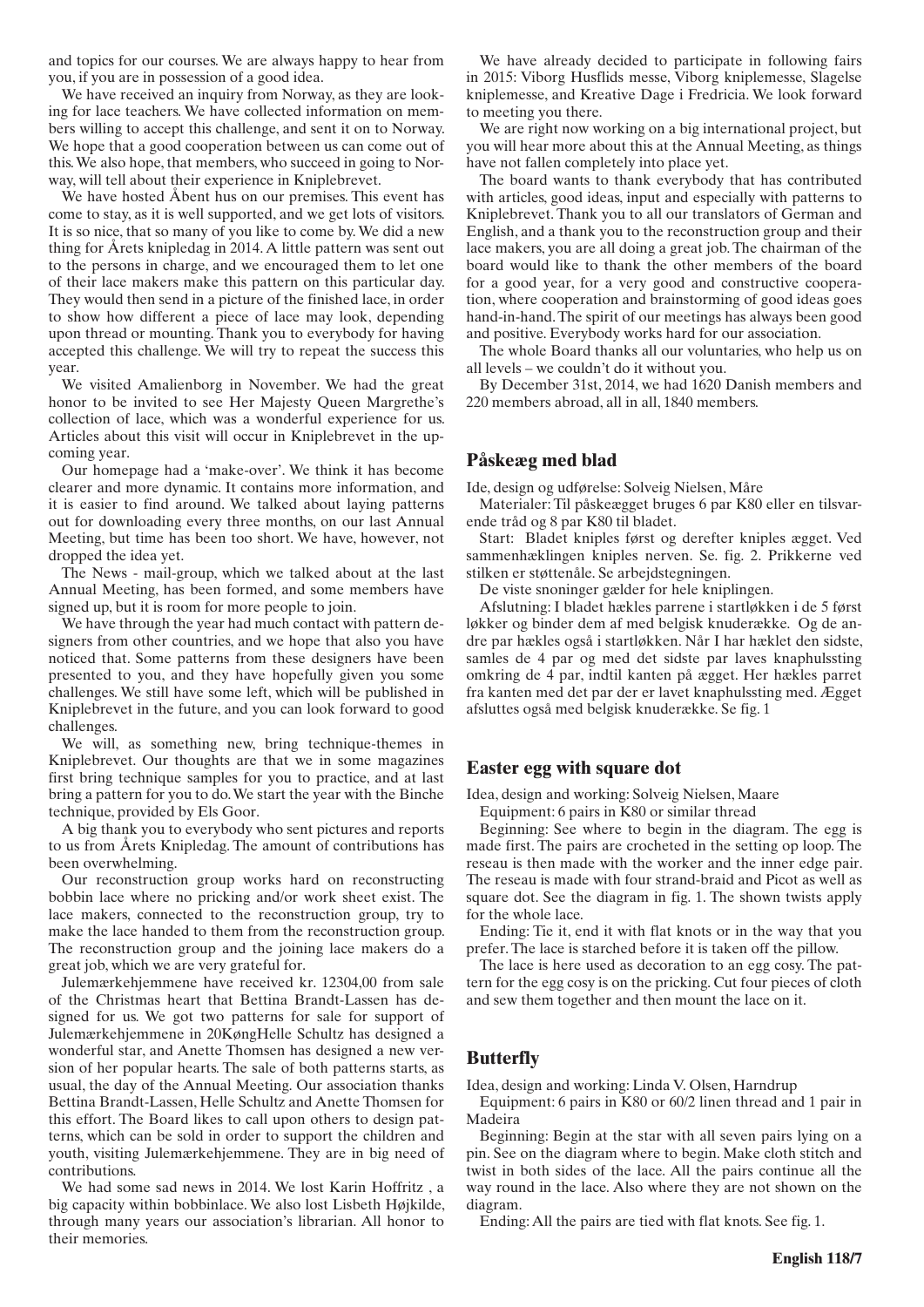# **Trip to Køng Museum near Vordingborg**

#### *Friday May 15th, 2015*

Our annual trip goes to Hørvævsmuseet this year. The arrangement will be a little different from previous years, as we have decided to include a workshop in the trip this time. The price will be kr. 150,- for members and kr. 200,- for non-members. The price includes: Guided tour of the museum, workshop, a light lunch including drinks, and at the end of the day, coffee and cake. Transport is not included, and you have to get to the museum on your own. In addition comes the price for materials and patterns for the workshop. We have room for 14 people only for this arrangement, where the 'first come, first served' principle is used. You can make a binding commitment by signing up on: formand@knipling-i-danmark.dk or by phone: 4050 4870 after 4 pm. Please, pay through our association's account no: 93380002132044, and label it: Køng.

Knipling i Danmark has, in cooperation with Storstrømskniplerne and the lacemakers in Vordingborg arranged exhibitions in the museum in the period from Palm Sunday, March 29th and for three months forwards. Please, look up the final dates at the museum's homepage: www.koengmuseum.dk . Old and new laces, lace tools and materials will be on display.

#### *Program:*

We meet in front of the ticket booth at the Hørvævsmuseum on March 15th at 9:50 am, and find our guide after having been provided with tickets from our association.

The guided tour starts at 10 am. and it takes approximately one hour. We shall see and hear about the museum itself and also the adjacent buildings, like the old folk's home and the hospital. We are able to see the museum on our own for about 30 minutes after the tour. In that time lunch will be prepared for us, and we will eat at 11:30 am. The workshop will start at 12:15 am. Inge Lindegaard will be our teacher. The theme will be Guldborgsundkniplinger – free-hand lace. Coffee with cake is served at 3 pm. The workshop ends at 4 pm. For people interested, Inge Lindegaard invites us to come inside and see Køng church afterwards.

#### *Workshop:*

Inge Lindegaard has found a free-hand lace that she wants us to try out. It is a reconstruction of a piece of lace from Stege museum. She also has a free-hand lace from Falster. They are both of the type Guldborgsundkniplinger.

For the workshop, you need to bring: Lacepillow with or without bolster and the usual lace-tools. You will need 16 pairs of linen thread 35/2, 28/2 or 50/3. It is a good idea to bring extra bobbins and thread.

#### *Køng Museum:*

Køng Museum is situated midway between Næstved and Vordingborg –in the cozy little village, Køng.

Køng Museum was originally the building of administration for Køng Fabrik. The museum contains a permanent exhibition on Niels Ryberg and the factory, but also hosts temporary theme-exhibitions. The village today, is a statement from a special point in time with the many buildings still standing from the earliest time of the factory's existence. The day we are visiting the museum, Knipling i Danmark hosts an exhibition on bobbinlace, lace tools and materials in cooperation with Storstrømskniplerne and the lacemakers in Vordingborg.

The merchant and philanthropist Niels Ryberg founded one of the first linen factories in Denmark at the end of 1700. The raw material – flax – should be grown in the very suitable soil in the surroundings of the factory, and workers should be found in the local population. In the next almost 150 years, the factory produced some of Denmark's very best linen textiles and became already in 1784 Purveyor to the Court, which means that they delivered all linen to the Royal Court – from ordinary tablecloths and towels to the most exclusive textiles for the Danish princesses' hope-chests.

Køng Museum's permanent exhibition tells the story about Niels Ryberg, the factory and its textiles, and shows examples of the factory's most exclusive tablecloths and napkins. The oldest example is a damask tablecloth from 1784, and among the latest pieces are napkins, made about 1900 for the Royal sailing-ship, Danebrog.

This area of Denmark was very poor, and one of the intentions by building the factory was to help raise the social level of the local population. The locals were working on growing and preparing the flax and on spinning and weaving the linen. The factory grew fast, and they had by 1800 already 400 employees.

#### *The spinning school in Køng*

The old spinning school in Køng is under protection today, and dates back to 1778. It was the very first building to be erected in connection with the establishment of the linen industry in Køng. In the spinning school, little girls between the age of 4 to 10, were taught to spin the finest thread for the factory's looms. It housed 40 girls at a time. The building housed not only the teaching facilities, but also an apartment for the teacher, who was called, 'the Spin-mother'.

The factory's fate was sealed in the beginning of 1900, as the competition from machine-driven looms proved too difficult, and they had to close. The last weaver of the factory in Vintersbølle was the German-born Gustav Hermann Schultze, and his loom can today be seen at Køng Museum.

If you would like to learn more about Køng Museum, there has, in the last couple of years, been produced a row of small movie-clips, where one can see many of the processes of producing linen from flax. You can find them on www.youtube. com where you look up Køng Museum. Have fun!

## **The annual lace day in Langeskov.**

There were many visitors at the market place in Langeskov Centret 30 August this year. It was the annual lace day but in Langeskov it was the day of the shops as well, which is a day when all the shops in the town show what they are doing.

Our stand was visited by many who wanted to know more about lace. Unfortunately we did not sell anything because there were some of the visitors who would have liked to buy something. A new participant for the lace course joined and is at the moment of writing in full swing.

We had a lovely day and we enjoyed having visitors who were of all ages. Particularly the elderly visitors admired our work. Many of them knew lace but only as trimmings or insertions. We hear that a lot. Therefore they admired the decorations and the useful objects that are made now today.

We are already looking forward to 29 August next year when it is time for the next annual lace day and we promise to be at Langeskov Centret again.

*Submitted by Ketty Busk*

# **Garden gate**

The garden gate of our recently acquired allotment garden was broken. We got the idea of having a frame made and then fill it with lace.

A good friend made the frame and we painted it white. But what were we going to fill it with? We spoke with our lovely lace teacher, Karen Høj, and she had of course many ideas. We decided on a spider web and a spider in the middle.

We got hold of an expanded polystyrene slab; we needed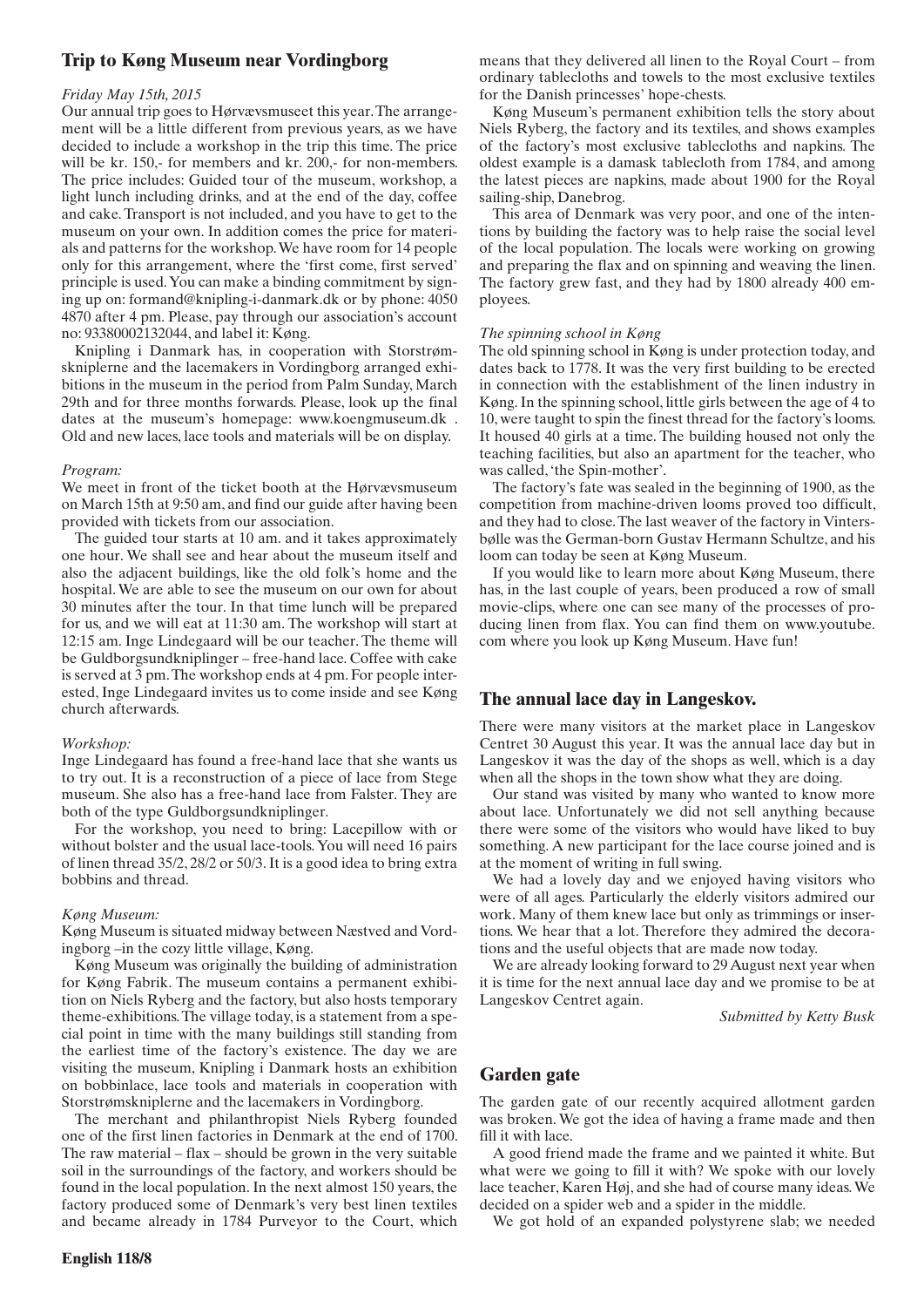two and they were spliced. The pattern was drawn on squared paper that was sellotaped. Then cling film was put on and it was mounted on the slab. On the inside of the frame we put eyes. We used acid proof line, thickness 1.3 mm, to the web and black linen thread for the spider. Karen had some big bobbins and then we measured. 2 bobbins in line were just enough to hold the thread. Hopefully we would not need to increase. A metal ring was the middle and then it was time to begin braiding. The result was satisfactory and we now have a garden gate that is very personal.

> *Greeting, Lise Davidsen and Annette Thomsen Lolland*

## **The annual lace day – Storstømskniplerne**

We met 8.30 am at the local library with our lace gear and pillows and lace for the exhibition. We greeted and hugged each other because many of us had not seen each other since the end of the lace meetings in the end of April. Tables and chairs were found and a lovely exhibition was made out of all the lace. People admired each other's work, and ideas were exchanged as well as ideas for new lace projects. Then it was time for breakfast and coffee before the exhibition and the library opened. We had a very nice day with lots of talking but unfortunately very few visited but those who visited got to hear a lot about lace and they saw the exhibition.

## **A small course is now a tradition**

Once again this year Nyborg Husflidsskole (handicrafts school) held the combined glass and lace course. Previously the focus has been on jewellery but this year the teacher of the course, Kirsten Kock, had decided to make Christmas decoration. We have followed her on Facebook as she made the models and we were many who looked forward to make them ourselves. I was on the first glass and lace glass in November 2010 but unfortunately I have not been able to attend since then but this year I had the time.

The participants were locals but also from Zealand and Jutland and many come back year after year. Apparently, combining glass and lace appeals to us. I myself am fascinated by how round a piece of glass can become even if it is not carved neatly. Not all the red lines are markings from felt tips. Once in a while a plaster is needed but the finished work is worth the work and the cuts.

The course does not require many skills as long as you are patient, clever with your hands and are able to imagine what the finished result will look like.

When we go home in the afternoon, we are all very excited because no one knows what will happen when the glass is burned as glass is an amorphous material, which means that its structure is irregular.

We begin with the lace around noon Saturday and we are all planning to continue when we get home in the evening. However, we are often too tired to actually do that. Sunday we are able to see the result of the burning. This year there was only a single angle that had lost its head but with the help of grinding and glue she was made whole.

We end with coffee, cake and talk about what to do next year and there are many ideas: birds with wings in lace perhaps inspired by Hanne Sonne's winter birds, 3D Christmas trees, hearts, perhaps a bell, or a toadstool. It is only our imagination and our ability to cut the glass that are the limits. The dates 21 and 22 November 2015 are already in my calendar when it is once again time to play with glass and thread.

*Greetings Sussane Andersen*

## **Hans Tausens Center**

On the 11 of October the annual private view took place at Hans Tausen Centret in Birkende. It is an annual event when the artist group begins the year by putting up new paintings in the centre. At the same time the other working groups are invited to exhibit and show what they are doing.

The lace group, of course, participates and has a little exhibition while some of us are making lace. It is a nice day with a welcoming speech, champagne and snacks. In the lottery the prizes are allotted products, paintings, lace, jewellery, painted porcelain and lots of other things from the different groups. All day long nice, soft live music is played in the background.

## **Altar cloth for Gravlev Church**

In the spring of 2013, we were contacted by Gravlev Church's board. They wished for a new altar cloth in bobbinlace in replacement for an old, embroidered one.

The church board had gotten founding for a new altar cloth from the today closed Gravlev Husflidsforening.

After a couple of meetings, we decided that a sample should be made of the pattern 'Renhed' from Karelly Knipleservice in Horsens. We would then mount it to a piece of cloth so everybody could get an impression of what it would look like.

The pattern was accepted, and we could get cloth and linen thread, 35/3 from Karelly.

Inge Andersen, Støvring, started the 3,35 meter long lace in August . She also finished in the fall of 2013. Else Marie Frederiksen, Vadum, sewed the altar cloth and also made two pieces of cloth for the altar top during the spring of 2014.The three pieces of cloth were washed in boiling water three times for shrinkage. At the same time, Inge made and mounted two napkins in bobbinlace, one for the oblate dish and one for the chalice. She used the tape-lace edging, pattern no. 414, and linen thread no. 80/2 of Aase Nilsson.

Inge mounted the lace to the altar cloth in the early summer and Gravlev Church could put the finished pieces on the altar in August.

A little initiation ceremony was held after the service, where first the former treasurer from Gravlev Husflidsforening spoke about their thoughts behind the donation, then the chairman of the church board told about the progress of the work and at last, Else Marie talked about the symbolism in the bobbinlace piece 'Renhed'.

The day ended with kransekage and a little glass of vine.

Inge has used 900 meter of thread and 250 hours of work, and Else Marie used 65 hours. It has been an exciting project with good cooperation and with a good 'finishing off' in the church.

*Inge Andersen, Støvring, Else Marie Frederiksen, Vadum*

### **Slagelse fair 2014 By Lone Nielsen**

The lace fair in Slagelse occurred, as usual, on the last weekend in October. But this was the only thing which was usual about this year's fair. All the stands were placed on a different location from all previous years. It was impossible just to head over to the sales stand we were aiming for, because, this year we had to find it first. This was a bit confusing for the visitors, but on another hand, we also found other stands, than the ones we came for. There were three Danish exhibitors this year, and a beautiful decorated Christmas tree. The three exhibitors were Else Marie Bjerregård with her wonderful things, and the use of lace in everyday things. Else Marie had applied lace in glows without fingers and a scarf, really nice use of lace. Kirsten Skov had jolly things on display, like pillpows in the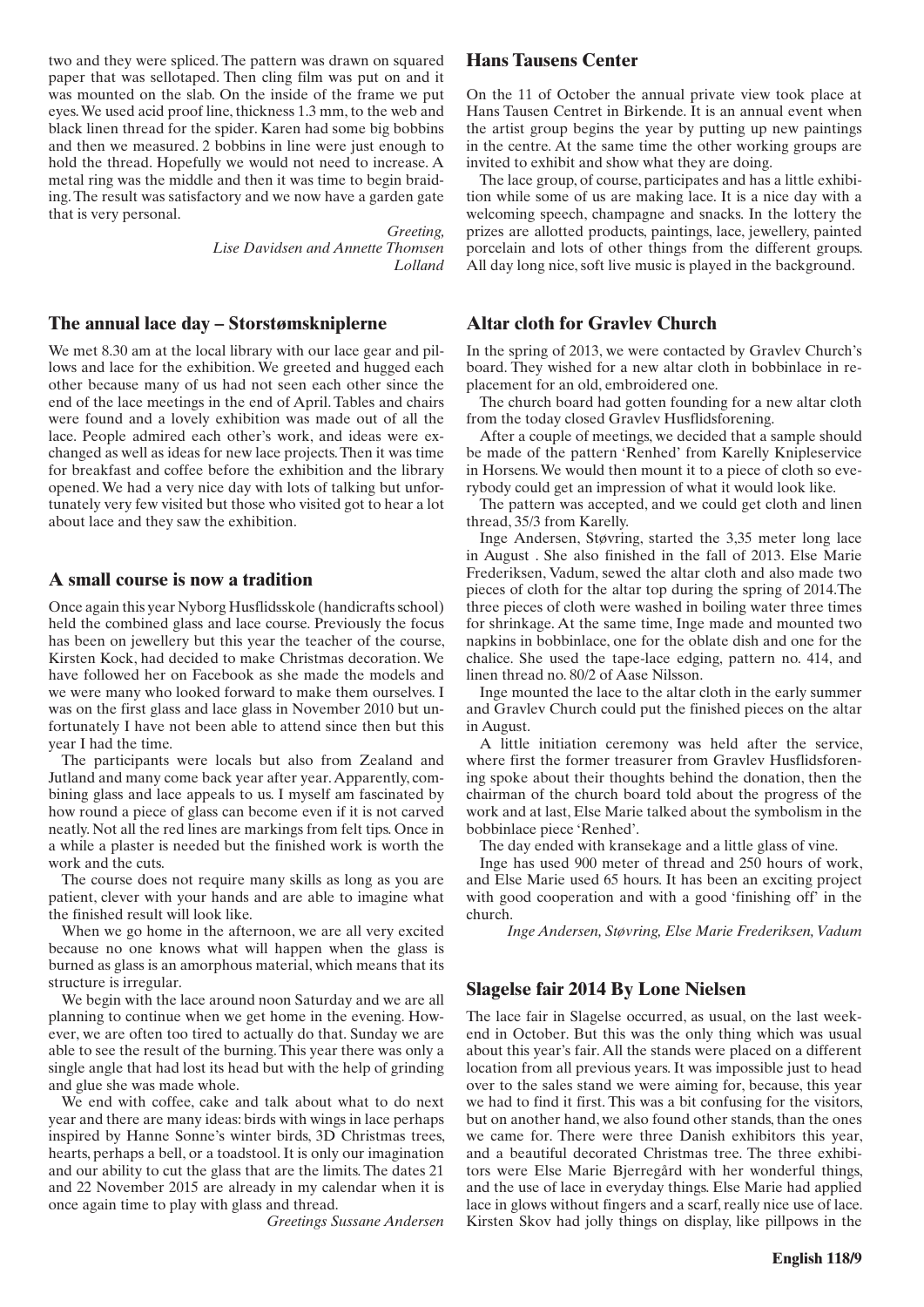finest lace, teddy-bears and a ladybug. Among Kirsten's things, there were also some hearts. Patterns for those will later in the year be published in book form by Tune garn, hopefully at the fair in Viborg in April. The last exhibitor was Bettina Brandt-Lassen, who had made pretty wild things. She had for ex. decorated her rubber boots with bobbinlace, and also made a door mat in lace – real exciting ways to apply lace. Or, how about a bag for holding your bobbins, made in lace out of old cassette tapes? Solveig Nielsen had decorated the Christmas tree this year. Solveig had made all the decorations in bobbinlace, and there were in fact decorations on the tree from all the sales stands at the fair. A big and fantastic job. Finely – and not to be forgeotten – an exhibition of all the Viking ships from the year's competition. The fantasy had really gotten wild on this project. The Vikings would have been proud of so many wonderful ships. It was, besides visiting the stands, buying the things we could not live without and see the exhibitions, a big pleasure to see all the nice lace our visitors and stand holders were wearing. There were hats, vests, scarves, brooches and much more. It is wonderful to see lace in use and showed off.

We already look forward to the next fair in Slagelse, which will be on October 24thand 25th, 2015.

## **Kein Weihnachten ohne Schwiebbogen by Galina Tihonova**

Price: 5 Euro

Language: German

Publisher: Schuster Druck GmbH, Nürnberg

Homepage: www.ariana-online.de A-mail: kloeppeln@ariana-online.de

Galina Tihonova makes it clear in her new booklet, 'Kein Weihnachten ohne Schwiebbogen' that bobbinlace and Christmas belongs together. The booklet has 40 pages, and contains 11 'hovering bow'- patterns. It is in Germany in particular that we see figurines and bows in wood in which bobbinlace can be mounted. These wooden figurines are the main theme of this book. It begins with an explanation of where Schwiebbogen comes from, then a little explanation on how one can make patterns for them, and at last, but not at least, there are 11 hand-drawn prickings with different Christmas motives. The thread used, is mostly 35/2 and several metal threads and gimps. 6-15 pairs are used, there are many sewings, the patterns have different grounds, and the motives are in linen stitch. Concerning the level of difficulty, everybody should be able toplay along, even though it does not have the colored work sheets that we like so much in our country. The prickings are of such good quality, that even though the explanations are in German, it is easy to understand the details with the drawings. *Rewieved by Susanne Andersen*

# **Decorative art for Husflidshøjskolen by Tinne Hansen**

Dansk Husflidsselskab announced in a competition in 1986. The topic was to make an adornment for an end wall in Storstuen of the new annex, which had just been built on to Den Danske Husflidshøyskole's Seminarium. The lounge was used as lunch room for the Seminarium's students.

### *The competition*

One of the conditions was that the wall had to be ready for Dansk Husflidsselskab's Annual Meeting in June, 1987.

To read the invitation for this competition was exciting, partly because I got my education in Home Economics on the Seminar in Kerteminde, but also because I was very active

Birthe and I often met in Kerteminde, and we were both interested in the project. We went to the lounge in the Seminarium, sat down and started to draw sketches and give each other good ideas. We ended up sending each our proposal to the competition.

### *Storstuen*

The lounge was a typical room built in the 1980's. The walls were white, curry-colored beams in the ceiling, Bordeauxcolored windows, dark red tiled floor and a blue-violet door in the middle of the end wall. Lots of green plants were also placed around in the room. Color-wise it was a bit of a challenge.

Important for me was that the art piece should be made in bobbinlace. Would this be possible, and what should it look like? It was essential, that the lace would connect all the colors, and also go with the massive color of the door. The organic forms of the green plants became an important inspiration.

### *Working the lace*

After having worked with different shapes, I ended up sending in the proposal, which was selected as the winning piece. Sketches, color ideas and a test piece of lace were sent in. Birthe's proposal, which was weaving with embroidery, was selected for one of the side walls.

Now, off to work! Obviously, the materials had to be of pretty coarse nature. I tried it out by spinning and twisting coarse linen threads, and found a suiting thickness. The carrying threads had to be of thicker quality, and different colored leaves in finer threads would be set in. I had about 8 months for finishing the lace, but at that time I also had two small children and a full-time job, so I was busy. Birthe helped me with some of the smaller pieces.

There were practical problems, like, how to work such a large piece of lace, and what kind of pillow could be used. I had a real big pillow with bolster made. It was not easy to work on though, as it was too high and my working position was bad. Legs were put on to the pillow board, and that worked out very well.

I made lace almost continually in the next eight months, that I had available. Birthe and I got the opportunity to use a small week in June, right before the Annual Meeting, in Storstuen for the purpose to mount, starch and hang the lace. We finished, hung it up, and it was initiated at the Annual Meeting.

The lace adorned Storstuen for many years, until it was taken down and moved to Husflidsmuseet. It has, like Den Danske Husflidshøjskole and Dansk Husflidsselskab, been closed. The lace piece became homeless. With help from Lone Nielsen, chairman for Knipling i Danmark, an agreement has been made, and the lace picture will be hanging in Skolen for kreativ fritid in Viborg, which makes me very happy.

# **Skolen for kreativ fritid in Viborg gets a new piece of art**

Saturday, April 18th, will be a very special day for Skolen for kreativ fritid in Viborg. Kniplemessen starts this day, and we are preparing for it, full speed.

On the background of the large amount of visitors last time Kniplemessen was hosted by Viborg, we will set up a tent for food and refreshments on that week-end. This will give extra room for exhibitors and guests, explains the principal, Kirsten Hansen.

Besides this, on Saturday morning, before the official opening of the fair, there will be a private vernissage for the